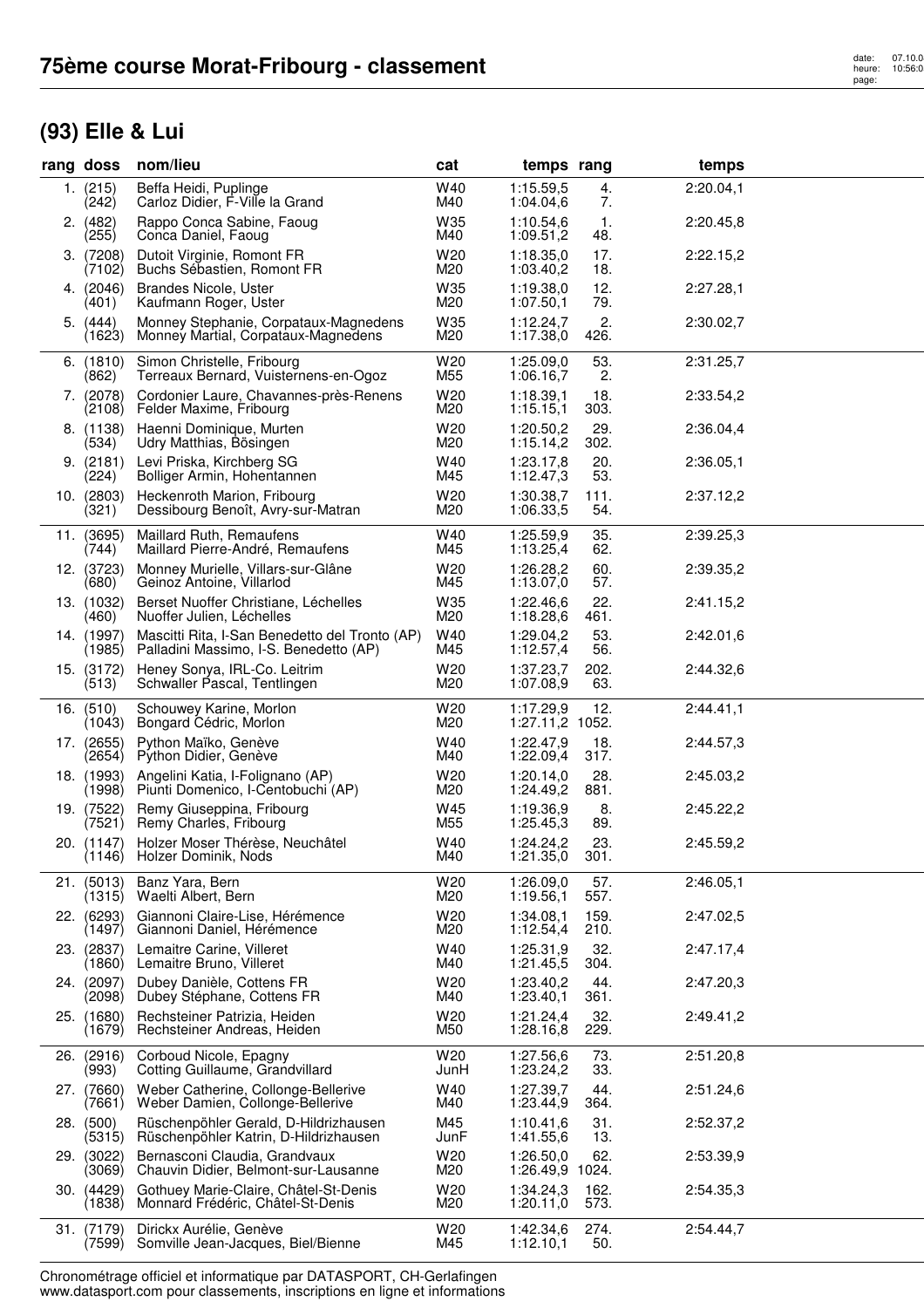## **(93) Elle & Lui**

| rang doss            | nom/lieu                                                                                | cat                    | temps rang                   |              | temps     |  |
|----------------------|-----------------------------------------------------------------------------------------|------------------------|------------------------------|--------------|-----------|--|
| 32. (7570)<br>(5096) | Schaller Céline, Choex<br>Deak Nicolas, Attalens                                        | W20<br>M20             | 1:34.43,3<br>1:20.11,0       | 167.<br>573. | 2:54.54,3 |  |
| 33. (5167)<br>(235)  | Halleux Kirsten, Lausanne<br>Bugnion Louis, Pully                                       | W20<br>M20             | 1:44.20.3<br>1:10.54,5       | 298.<br>150. | 2:55.14,8 |  |
|                      | 34. (10833) Vermot Catherine-Theela, Colombier NE<br>(10832) Vermot Alain, Colombier NE | <b>WC</b><br>WC        | 1:28.14,4<br>1:28.14,0       | 357.<br>356. | 2:56.28,4 |  |
| 35. (4173)<br>(4172) | Schafer Melanie, Wünnewil<br>Schafer Kilian, Wünnewil                                   | W20<br>M40             | 1:28.46,7<br>1:28.46,6       | 88.<br>503.  | 2:57.33,3 |  |
| 36. (5493)<br>(611)  | Buttet Catherine, Vésenaz<br>Buttet Robert, Vésenaz                                     | W40<br>M45             | 1:38.35,2<br>1:19.04,1       | 133.<br>173. | 2:57.39,3 |  |
| 37. (5323)<br>(5322) | Savary Nicole, Marsens<br>Savary Laurent, Marsens                                       | W35<br>M20             | 1:34.18.8<br>1:23.25,7       | 84.<br>785.  | 2:57.44,5 |  |
| 38. (4078)<br>(2125) | Gierer Petra, D-Papendorf<br>Gierer Philip, D-Papendorf                                 | W35<br>M20             | 1:30.29,0<br>1:27.21,6 1061. | 61.          | 2:57.50,6 |  |
| 39. (3242)<br>(3241) | Morel-Gotzos Kléa, Bulle<br>Morel Vincent, Bulle                                        | W35<br>M20             | 1:29.52,4<br>1:29.52,4 1227. | 55.          | 2:59.44,8 |  |
| 40. (1160)<br>(1014) | Joye Diana, Blonay<br>Amstutz Jean-Claude, Bière                                        | W50<br>M50             | 1:30.10,2<br>1:30.10,6       | 27.<br>272.  | 3:00.20,8 |  |
| 41. (5108)<br>(4057) | Driscoll Irmlind, Le Mont-Pèlerin<br>Driscoll Peter, Le Mont-Pèlerin                    | W35<br>M40             | 1:33.27,4<br>1:28.41,0       | 78.<br>502.  | 3:02.08,4 |  |
| 42. (1274)<br>(1275) | Schafeitel Catherine, St-Prex<br>Schafeitel Pascal, St-Prex                             | W35<br>M40             | 1:38.41,8<br>1:24.30,9       | 116.<br>387. | 3:03.12,7 |  |
| 43. (5022)<br>(4120) | Bergeron-Laliberté Sarah, Wabern<br>Lang Markus, Wabern                                 | W <sub>20</sub><br>M20 | 1:36.56,3<br>1:26.32,3 1003. | 196.         | 3:03.28,6 |  |
| 44. (4526)<br>(4525) | Uldry Gregoire, Vésenaz<br>Uldry Sarah, Veyrier                                         | M20<br>W20             | 1:32.04,4 1341.<br>1:32.04,6 | 136.         | 3:04.09,0 |  |
| 45. (7397)<br>(7139) | Litzistorf Christiane, Châtel-St-Denis<br>Cochard Jimmy, Attalens                       | W40<br>M45             | 1:37.25,6<br>1:27.01,8       | 117.<br>352. | 3:04.27,4 |  |
| 46. (5718)<br>(1263) | Minder Cornelia, Murten<br>Ruegsegger Swen, Morat                                       | W20<br>M20             | 1:33.29,1<br>1:33.21,2 1390. | 152.         | 3:06.50,3 |  |
| 47. (3252)<br>(3251) | Niffenegger-Koike Setsuko, Rüfenacht BE<br>Niffenegger Alfred, Rüfenacht BE             | W45<br>M50             | 1:32.12,3<br>1:34.46,1       | 70.<br>347.  | 3:06.58,4 |  |
| 48. (7439)<br>(7440) | Michelot Béatrice, F-Veigy Foncenex<br>Michelot Luc, F-Veigy Foncenex                   | W35<br>M45             | 1:27.19,1<br>1:41.37,9       | 39.<br>628.  | 3:08.57,0 |  |
| 49. (5326)<br>(5327) | Schaub Florence, Petit-Lancy<br>Schaub Patrick, Petit-Lancy                             | W40<br>M40             | 1:33.16,4<br>1:36.00,4       | 88.<br>684.  | 3:09.16,8 |  |
| 50. (3944)<br>(3945) | Castella Danielle, Orsonnens<br>Castella Jean-Marc, Orsonnens                           | W40<br>M40             | 1:35.28,4<br>1:35.30,5       | 106.<br>677. | 3:10.58,9 |  |
| 51. (5457)<br>(1801) | Bock-Schwaller Daniela, Düdingen<br>Zurkinden Stefan, Düdingen                          | W35<br>M40             | 1:44.34.9<br>1:27.01,8       | 174.<br>460. | 3:11.36,7 |  |
| 52. (6205)<br>(6206) | Stücklin Caroline, Laconnex<br>Stücklin Lionel, Laconnex                                | W45<br>M45             | 1:38.16,7<br>1:38.06,9       | 119.<br>588. | 3:16.23,6 |  |
| 53. (7160)<br>(7159) | Daler Maeva, Aran<br>Daler Frédéric, Aran                                               | W35<br>M50             | 1:36.52,4<br>1:40.11,8       | 108.<br>419. | 3:17.04,2 |  |
| 54. (3082)<br>(3083) | Crétin Anne, Soulce<br>Crétin Pascal, Soulce                                            | W35<br>M40             | 1:39.39,9<br>1:39.39,5       | 128.<br>753. | 3:19.19,4 |  |
| 55. (7495)<br>(7525) | Perrenoud Elisabeth, Grand-Lancy<br>Restani Rodolphe, Gland                             | W50<br>M45             | 1:40.30,3<br>1:40.40,1       | 72.<br>614.  | 3:21.10,4 |  |
| 56. (7748)<br>(5424) | Curty Cécile, Fribourg<br>Audergon Bernard, Farvagny                                    | W60<br>M55             | 1:47.43,0<br>1:35.39,8       | 28.<br>194.  | 3:23.22,8 |  |
| 57. (6203)<br>(6027) | Streit Deborah, Arch<br>Brunner Rolf, Uebeschi                                          | W20<br>M20             | 1:42.20,3<br>1:42.22,6 1664. | 270.         | 3:24.42,9 |  |
| 58. (7794)<br>(5503) | Grosjean Valérie, Courgenay<br>Cerf Jean-Claude, Courgenay                              | W35<br>M40             | 1:51.00,7<br>1:34.39,7       | 222.<br>660. | 3:25.40,4 |  |
| 59. (6121)<br>(6022) | Leu Stéphanie, Vuadens<br>Bosson Laurent, Vuadens                                       | W20<br>M20             | 1:43.32,5<br>1:43.30,3 1693. | 290.         | 3:27.02,8 |  |
| 60. (5948)<br>(5947) | Crisinel Sylvie, Rueyres<br>Crisinel Jérémie, Rueyres                                   | W35<br>M20             | 1:43.38.1<br>1:43.40,0 1695. | 168.         | 3:27.18,1 |  |
| 61. (7435)<br>(7434) | Meyrat Claudia, Onnens VD<br>Meyrat Cédric, Onnens VD                                   | W20<br>M20             | 1:47.29,1<br>1:42.00,4 1652. | 351.         | 3:29.29,5 |  |
| 62. (7864)<br>(7865) | Peng Céline, Uster<br>Peng Pierre, Uster                                                | W20<br>M55             | 1:43.59,8<br>1:46.19,9       | 295.<br>282. | 3:30.19,7 |  |

Chronométrage officiel et informatique par DATASPORT, CH-Gerlafingen www.datasport.com pour classements, inscriptions en ligne et informations